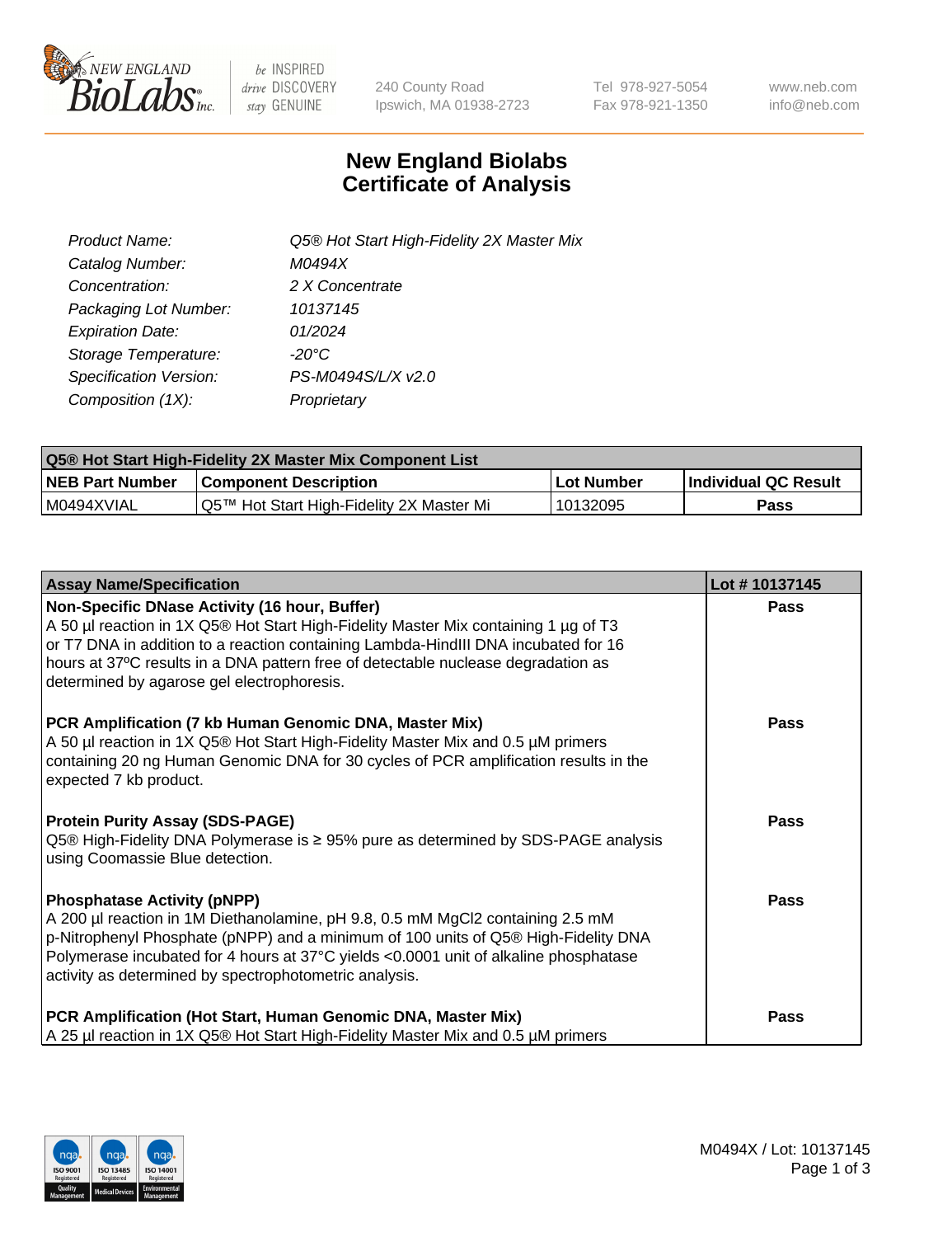

be INSPIRED drive DISCOVERY stay GENUINE

240 County Road Ipswich, MA 01938-2723 Tel 978-927-5054 Fax 978-921-1350

www.neb.com info@neb.com

| <b>Assay Name/Specification</b>                                                                                                                                                                                                                                                                                                                                                                                                    | Lot #10137145 |
|------------------------------------------------------------------------------------------------------------------------------------------------------------------------------------------------------------------------------------------------------------------------------------------------------------------------------------------------------------------------------------------------------------------------------------|---------------|
| containing 50 ng Human Genomic DNA for 25 cycles of PCR amplification results in the<br>expected 665 bp product and a decrease in non-specific genomic bands after<br>pre-incubation at room temperature for 1 hour, when compared to a non-hot start<br>control reaction.                                                                                                                                                         |               |
| PCR Amplification (20 kb Lambda DNA, Master Mix)<br>A 50 µl reaction in 1X Q5® Hot Start High-Fidelity Master Mix and 1.0 µM primers<br>containing 10 ng Lambda DNA for 22 cycles of PCR amplification results in the<br>expected 20 kb product.                                                                                                                                                                                   | Pass          |
| <b>qPCR DNA Contamination (E. coli Genomic)</b><br>A minimum of 2 units of Q5® High-Fidelity DNA Polymerase is screened for the<br>presence of E. coli genomic DNA using SYBR® Green qPCR with primers specific for the<br>E. coli 16S rRNA locus. Results are quantified using a standard curve generated from<br>purified E. coli genomic DNA. The measured level of E. coli genomic DNA<br>contamination is ≤ 1 E. coli genome. | Pass          |
| <b>RNase Activity (Extended Digestion)</b><br>A 10 µl reaction in NEBuffer 4 containing 40 ng of a 300 base single-stranded RNA<br>and a minimum of 1 µl of Q5® Hot Start High-Fidelity 2X Master Mix is incubated at<br>37°C. After incubation for 4 hours, >90% of the substrate RNA remains intact as<br>determined by gel electrophoresis using fluorescent detection.                                                         | Pass          |
| <b>Endonuclease Activity (Nicking, Polymerase, dNTP)</b><br>A 50 µl reaction in NEBuffer 2 in the presence of 400 µM dNTPs containing 1 µg of<br>supercoiled pUC19 DNA and a minimum of 10 units of Q5® High-Fidelity DNA Polymerase<br>incubated for 4 hours at 37°C results in <10% conversion to the nicked form as<br>determined by agarose gel electrophoresis.                                                               | Pass          |

This product has been tested and shown to be in compliance with all specifications.

One or more products referenced in this document may be covered by a 3rd-party trademark. Please visit <www.neb.com/trademarks>for additional information.